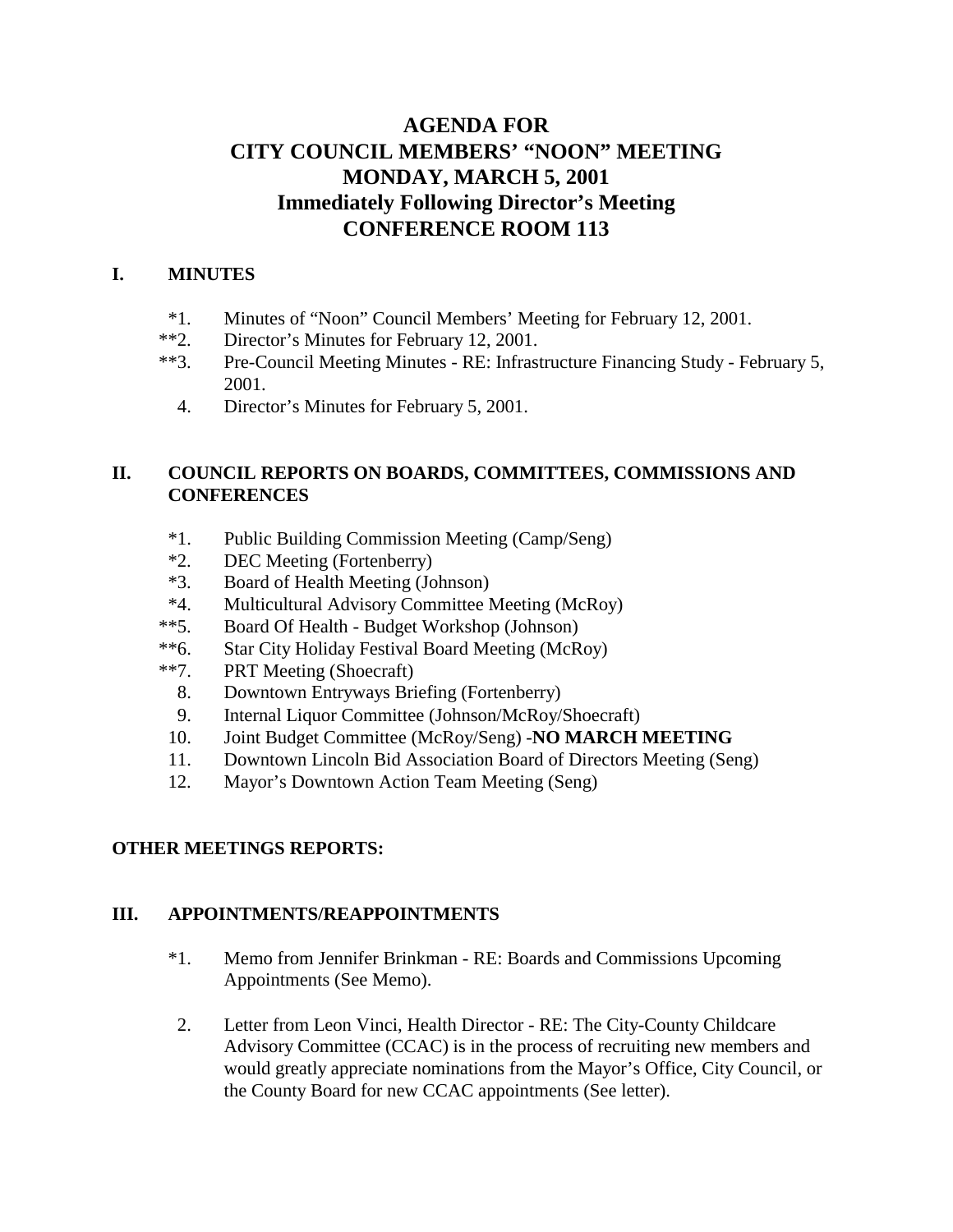#### **IV. MEETINGS/INVITATIONS**

- 1. Roger P. Lempke, Brigadier General, The Adjutant General invites you to "Feel the Thunder" during Airfest 2001 featuring the United States Air Force Thunderbirds. The air show is scheduled for Saturday and Sunday, April  $28<sup>th</sup>$  &  $29<sup>th</sup>$ . In order to allow adequate time for them to mail your parking pass and identification, please respond no later than April  $16<sup>th</sup>$  - (471-7296)(See Letter of Invitation).
- 2. The 2001 Mayor's Interfaith Prayer Breakfast on Thursday, May  $3<sup>rd</sup>$  at the Cornhusker Hotel [Doors will be opened at 7:00 a.m.] - This year's theme is "Voluntarism As A Form Of Prayer" in commemoration of the International Year of Voluntarism - RSVP by April  $15<sup>th</sup>$  - 474-3017 (See Invitation).
- 3. Creating A Prairiefire Join us for a seminar focusing on Policy Advocacy, Grassroots, and the Media - In Kearney, Nebraska - on Wednesday, April 4, 2001 from 10:00 a.m. to 3:00 p.m. - In Lincoln, Nebraska on Thursday, April 5, 2001 from 10:00 a.m. to 3:00 p.m. - Registration is \$22.00 (Includes lunch and materials)(See Invitation).
- 4. Central Dance Theater Nebraska's newest professional dance company invites you to an evening with a true "Broadway Baby" Gemze de Lappe - a noted former dancer, choreographer and assistant to Agnes DeMille - Join them on Tuesday, March 13, 2001 at the Lied Center for Performing Arts - Johnny Carson Theatre - 6:00 p.m. to 7:30 p.m. Cocktails & Hor'devours - Performance Following - (See Invitation).

## **V. COUNCIL MEMBERS**

## **VI. REQUESTS OF COUNCIL FROM MAYOR** - **NONE**

### **VII. MISCELLANEOUS**

\*1. Further Discussion on City Council Budget.

### **VIII. ADJOURNMENT**

#### **\*HELD OVER FROM FEBRUARY 19, 2001. \*\*HELD OVER FROM FEBRUARY 26, 2001.**

CA30501/tjb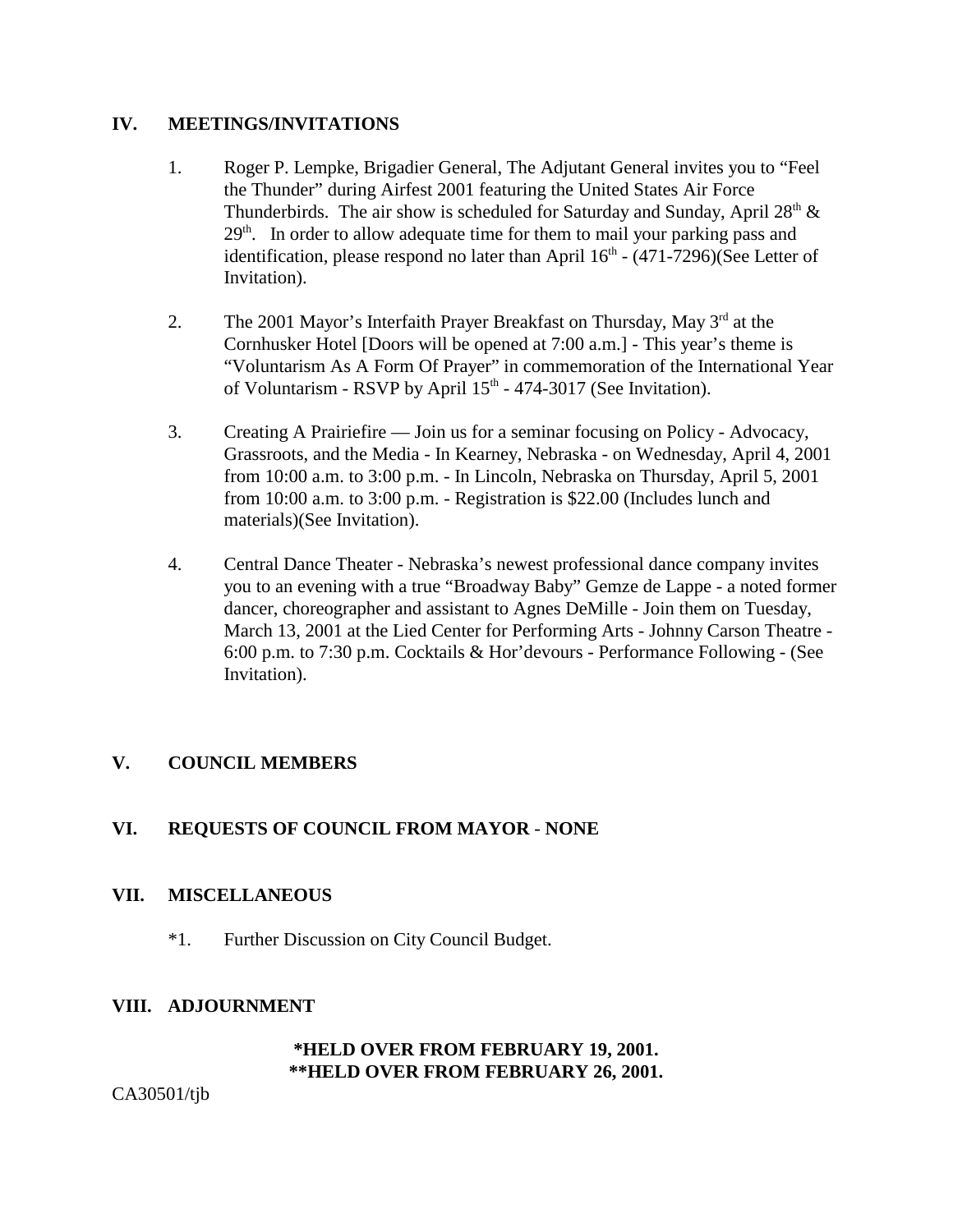# **MINUTES CITY COUNCIL MEMBERS' "NOON" MEETING MONDAY, MARCH 5TH, 2001** *CONFERENCE ROOM 113*

**Council Members Present:** Jerry Shoecraft, Chair; Jeff Fortenberry, Vice-Chair; Jonathan Cook, Cindy Johnson, Annette McRoy, Coleen Seng; ABSENT: Jon Camp.

**Others Present:** Ann Harrell, Jennifer Brinkman, Mayor's Office; Dana Roper, City Attorney; Don Herz, Finance Director; Darrell Podany, Aide to Council Members Camp and Johnson; Karen Shinn, Aide to Council Member Fortenberry; Joan Ray, Council Secretary; Chris Hain, *Journal Star* representative.

Prior to addressing Agenda items, Mr. Shoecraft requested Mr. Don Herz, Finance Director, to make a brief presentation to the Council on the City's contract with SMG.

Mr. Herz stated that this deals with the contract the City has with SMG. He noted, there is a \$150,000,000 project going on in Council Bluffs, Iowa. The contract that was signed with SMG, who manages Pershing Auditorium, has a provision that describes the contractual conditions, one of which excluded SMG from managing any facility within a 75 mile radius of Lincoln. This specifically included Council Bluffs, but was primarily done with thoughts of the new facilities in Omaha in mind. Mr. Herz explained that we didn't want them to manage the Omaha *and* the Lincoln facilities, because we thought that would not be to our advantage.

Subsequent to the signing of that contract, SMG was approached by the Iowa West Foundation to submit a proposal to manage the facility in Council Bluffs, Iowa. This is a \$150,000,000 project which includes a \$75,000,000 facility - an arena/field-house/all convention facility.

Since they've been asked to submit a proposal, they came to Mr. Herz, as the contract administrator, and to the Pershing Advisory Committee asking if the contract could be amended. Mr. Herz stated that we listened to them and last week they appeared before the Pershing Advisory Committee and sold us on the fact that this would be an advantage to Lincoln as opposed to a disadvantage in that they would be able to bring shows to *two* facilities that they might not otherwise be able to attract with just one facility available. The facility in Council Bluffs will be approximately the same size as Pershing, with the same number of seats. The Pershing Board voted unanimously to approve the change.

Mr. Herz indicated that he just wanted to advise Council of the change since we had just signed the contract a few months ago and we were not expecting this at that time. He thought that this change would be to the City's advantage.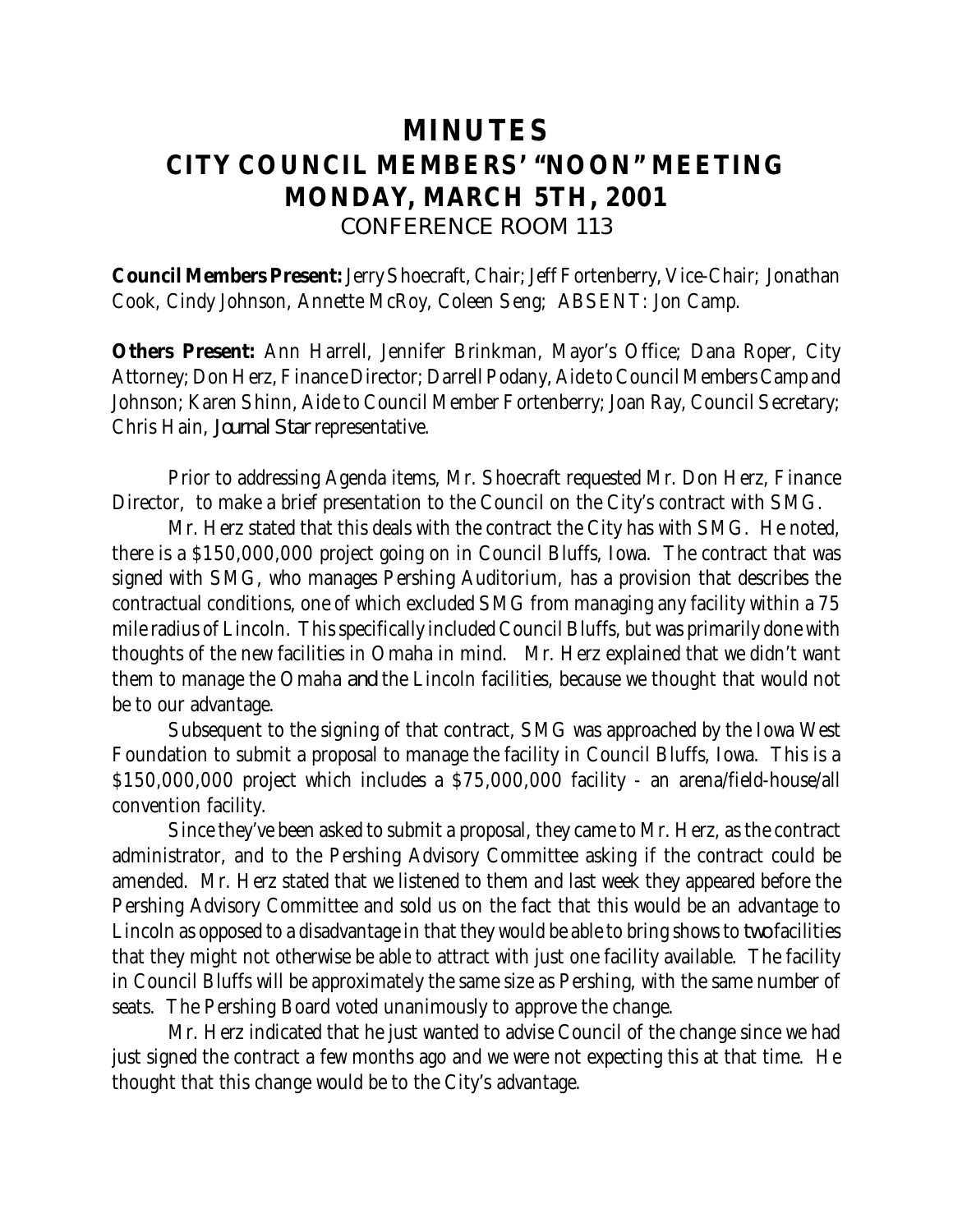Mr. Fortenberry asked that Mr. Herz explain why he thought it was to the City's advantage. Was it, as Mr. Fortenberry assumed, because of some kind of collaboration on groups' touring? He asked if the 75 mile radius was the standard for the distance people would travel for entertainment. If SMG does want this in the re-negotiations on our part, Mr. Fortenberry had concerns regarding monetary impact.

Mr. Herz stated that there would be no anticipation of them changing their fee. He noted that the facility in Council Bluffs would not be coming on line for about two years, so...at the time that they actually start management at the facility, we will have a couple years of history to see how they're performing here. We always have a clause in the contract that we can get out of the contract with a sixty-day notice. They felt they needed to come to us well before the two years to see what we thought about this type of arrangement.

Mr. Shoecraft asked what Lincoln's safeguard would be from having SMG work harder for Council Bluffs than for us. Mr. Herz answered that the safeguard is that if we think that's happening, they run the risk of losing the contract with the City. They have never lost a contract in their history, so they have a fairly good track record of trying to make their clients happy. Mr. Herz felt, as they presented it to the him and to the Pershing Board that he and the Board both feel this will be a benefit to the City. It would not be a significant increase, but SMG would have a few shows that they would be able to bring here that they otherwise might not have been able to attract without the double-booking opportunity.

Ms. Johnson noted that as long as the facility is not bigger than our's, which might hurt us, it should be okay. Mr. Herz agreed stating that that had been a primary concern with SMG managing a facility up in Omaha. The way this is worded is that they can only submit a bid for that specific building in Council Bluffs. If they were wanting to go into another facility within that 75 mile radius, they would have to come back to us.

Mr. Fortenberry asked if there were other areas that Mr. Herz wanted to negotiate? Mr. Herz stated that there was one contractual provision that he was trying to get clarified and would try to get that taken care of at the signing of the new agreement.

Mr. Shoecraft asked if this would have to come before Council for approval. Mr. Herz indicated that it did not. The contract Council approved gives the Finance Director discretion to make these kinds of changes; but he wanted to bring it to Council's attention since it is a fairly significant change being made so shortly after the contract signing.

Mr. Shoecraft asked if Mr. Herz felt comfortable about the change. Mr. Shoecraft noted that he still felt that the City should sell Pershing Auditorium outright. Mr. Herz noted that there was a study going on now and wanted to see what would come from that.

Mr. Shoecraft noted that Council could monitor the performance of the group stating that we would have to react immediately if there appeared to be a drop off [in revenues]. Mr. Herz noted that the contract with SMG [inaudible] adivses them to decrease that shortfall. Most of the acts for this year were in place before SMG was involved.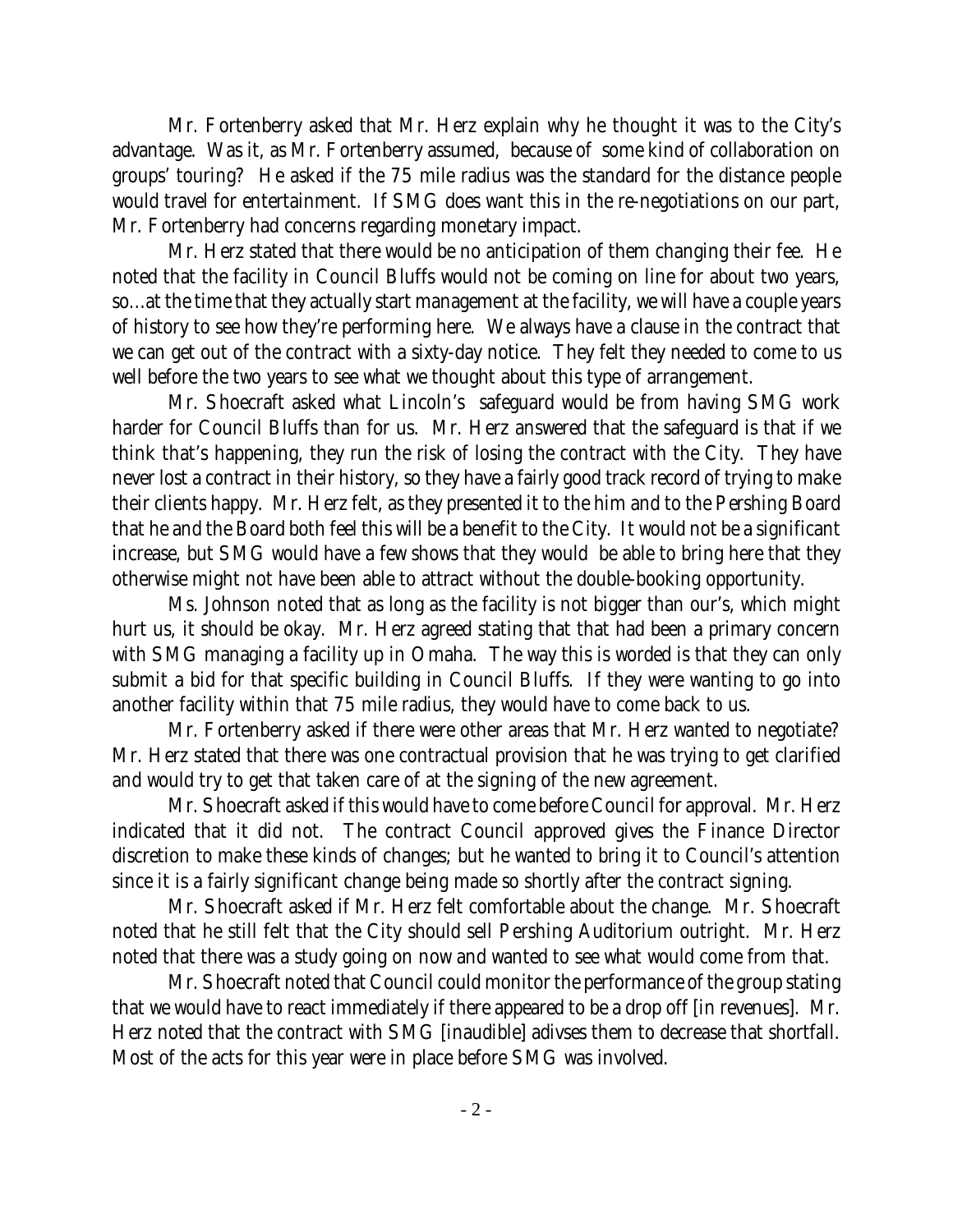# **I. MINUTES**

- \*1. Minutes of "Noon" Council Members' Meeting for February 12, 2001.
- \*\*2. Director's Minutes for February 12, 2001.
- \*\*3. Pre-Council Meeting Minutes RE: Infrastructure Financing Study February 5, 2001.
- 4. Director's Minutes for February 5, 2001.

\*Held over from February 19, 2001 \*\*Held over from February 26, 2001

Mr. Shoecraft, Council Chair, requested a motion to approve the above-listed minutes. Cindy Johnson moved approval of the minutes as presented. The motion was seconded by Coleen Seng and carried by the following vote: AYES: Jonathan Cook, Annette McRoy, Cindy Johnson, Jerry Shoecraft, Jeff Fortenberry, Coleen Seng; NAYS: None; ABSENT: Jon Camp.

# II. **COUNCIL REPORTS ON BOARDS, COMMITTEES, COMMISSIONS AND CONFERENCES**

\*1. PUBLIC BUILDING COMMISSION (Camp/Seng) Ms. Seng reported that the Old Police Building's first floor is now completely leased. Starting March  $1<sup>st</sup>$  the State Treasurer's Office will be in there.

Building people are starting to work on the elevators in the Hall of Justice Building. These were the same elevators from the original building that had not been replaced because they thought they should wait until the building was opened and all the offices were moved in before replacing them.

The Building Commission established a seven person security committee for the Hall of Justice to see if they can all agree on anything. They have a south door on which they were upgrading the keypad.

Ms. Seng reported that she had learned, when the Planning Commissioners come in to the Council Chambers, they don't have anyplace to put their coats, so they requested something for that use. PBC members gave Don Killeen the authority to try to hunt up some hall trees wherever he could find them...for the Planning Commissioners. Then we thought about the other groups that hold meetings in the Chambers, and it was decided that it was really something that needed to be done...for everyone.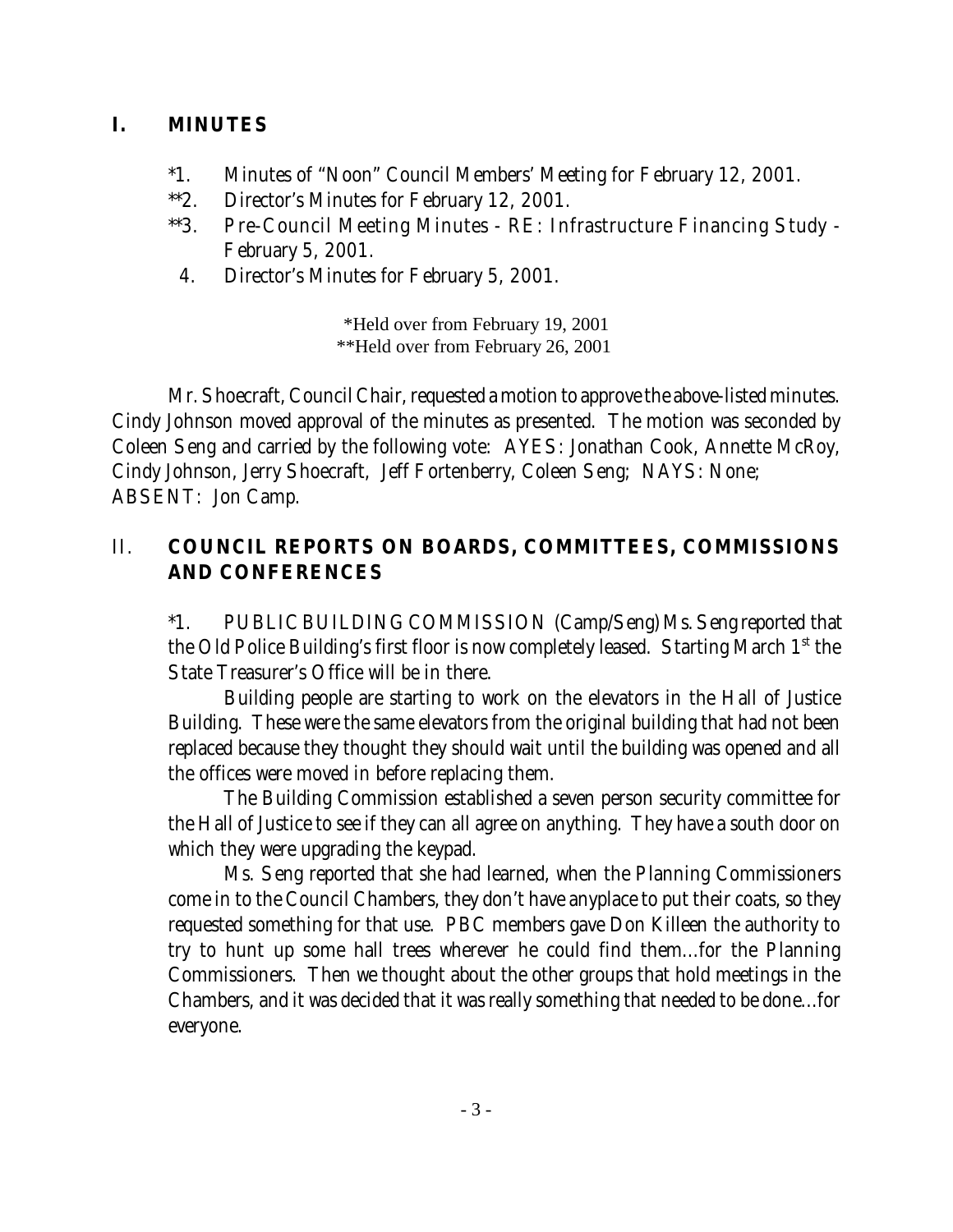Ms. Seng reported that during the height of discussion on parking, we appointed a committee to meet with Mr. Abel. The committee (made up of Larry Hudkins, Don Killeen, Mayor Wesley, herself and a few other City Staff) all gathered with Jim Abel and two or three of his staff. She indicated that it had been quite a good meeting and everyone went back to their own areas to do a little refiguring on finances and spaces. We did a lot of talking about property in the next two blocks straight east of the County-City Building. We recognized that this is all in the Capitol Environs...so, to be blunt about it...to make it financially feasible for both NEBCO and the City/County to cooperate we probably need to have a higher building than we would be allowed to have under the Capitol Environs guidelines. So, everyone is working on that. She noted that she had not heard anything since the meeting.

\*2. DEC (Fortenberry) Mr. Fortenberry explained that the meeting had to be rescheduled which resulted in a conflict with his own schedule, but he did speak with Ms. Shelley Sahling, Policy Analysis Director & Assistant Counsel for LES. Mr. Fortenberry reported that one of the things that he had requested now that the two main projects -this building and the State Office Building- are done, was that the DEC re-think, or take a look at the next mission to be undertaken. Ms. Sahling made some comments indicating that they had gone over that a little bit in regards to the proposed entertainment complex, which was a possibility of another project. Looking at future goals was something that Mr. Fortenberry had introduced for consideration at the last meeting.

Mr. Cook asked why they would be involved with the entertainment complex? Mr. Fortenberry stated that it would be, basically, to look at the possibility of setting up a generation plant that would be a part of the economic development package.

\*3. BOARD OF HEALTH (Johnson) Ms. Johnson stated that they had met. The Abstinence Coalition met and shared some things that they could bring to the table for the Board of Health in some of their abstinence education. Mr. Shoecraft asked if the Board was receptive to that presentation? Ms. Johnson indicated that the Board had been very receptive.

Mr. Johnson continued, noting that most of the discussion had been on two issues - one being Animal Control. She stated the Committee which the Health Board had requested to look into those issues was not in agreement with Staff, or with Law Department's view. The Law Department is pretty much finished with its work on the issue and will take it back to that committee and to the Board; but, Ms. Johnson noted, to be honest, she doubted that that would do any good.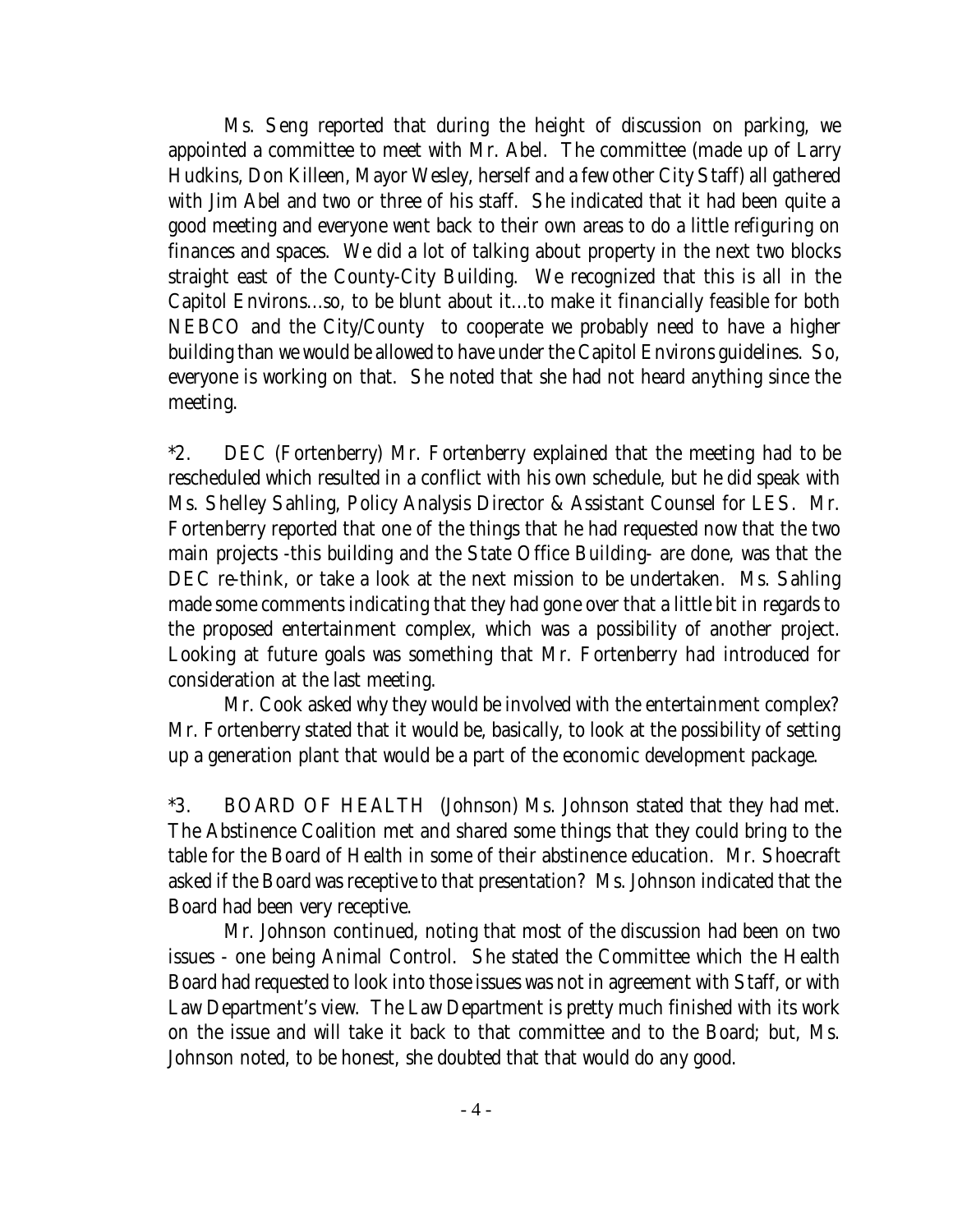She thought maybe it was just time to have Law Department bring it to Council and have Council act on it. All of the people on the Committee could then come to Council with their concerns and the discussion could be at the Council level. That's where that issue stands at the moment. Ms. Seng urged Ms. Johnson to make sure this is handled before she leaves [the Council in May]. Ms. Johnson noted that she had suggested that they wait. [Laughter] She was not sure when it would be coming forward. She said that it was with the Law Department right now and she had talked with Ms. Connor Reuter who stated that Law is pretty much finished with it now. Mr. Roper agreed with that assessment. Mr. Johnson thought that it should be coming forward soon.

Ms. Johnson reported that there had also been an evaluation of the Health Director in Executive Session. And that was the extent of the meeting.

\*4. MULTICULTURAL ADVISORY COMMITTEE (McRoy) Ms. McRoy reported that they would be doing some specific targeting for the Comp Plan Study. There will be one meeting at Park School on the  $8<sup>th</sup>$  of March at 7:00 p.m. to target the Hispanic populations. On March 13<sup>th</sup> there will be another one from [inaudible] Community Center. This will be an opportunity for the Committee to get more input in and from the minority communities. There will be two more meetings at the Cornhusker and around other parts of town. They've targeted and gotten interpreters for all the communities.

 \*\*5. BOARD OF HEALTH - BUDGET WORKSHOP (Johnson) Ms. Johnson did not attend.

 \*\*6. STAR CITY HOLIDAY FESTIVAL BOARD (McRoy) Mr. Shoecraft asked if Ms. Sloane Signal hadn't taken over the parade project? Ms. McRoy stated that it will be Ms. Signal's responsibility in her new position as Events Coordinator for the UpDowntowners and the DLA. Her first major task will be taking over the parade organization. The Board will still meet, but Ms. Signal will have the Volunteer Director's position. There will still be Board meetings on other work, but Sloane will be the permanent staff person.

 \*\*7. PRT (Shoecraft) Mr. Shoecraft stated that there was nothing to report from the PRT. He noted that they were still dealing with the Quality of Life Ordinance for Commercial Districts, indicating that it's ready to go, but not quite ready to be implemented. Ms. Johnson asked if the PRT was doing anything on the Residential Improvement Districts? Ms. Harrell noted that they were not - not through PRT.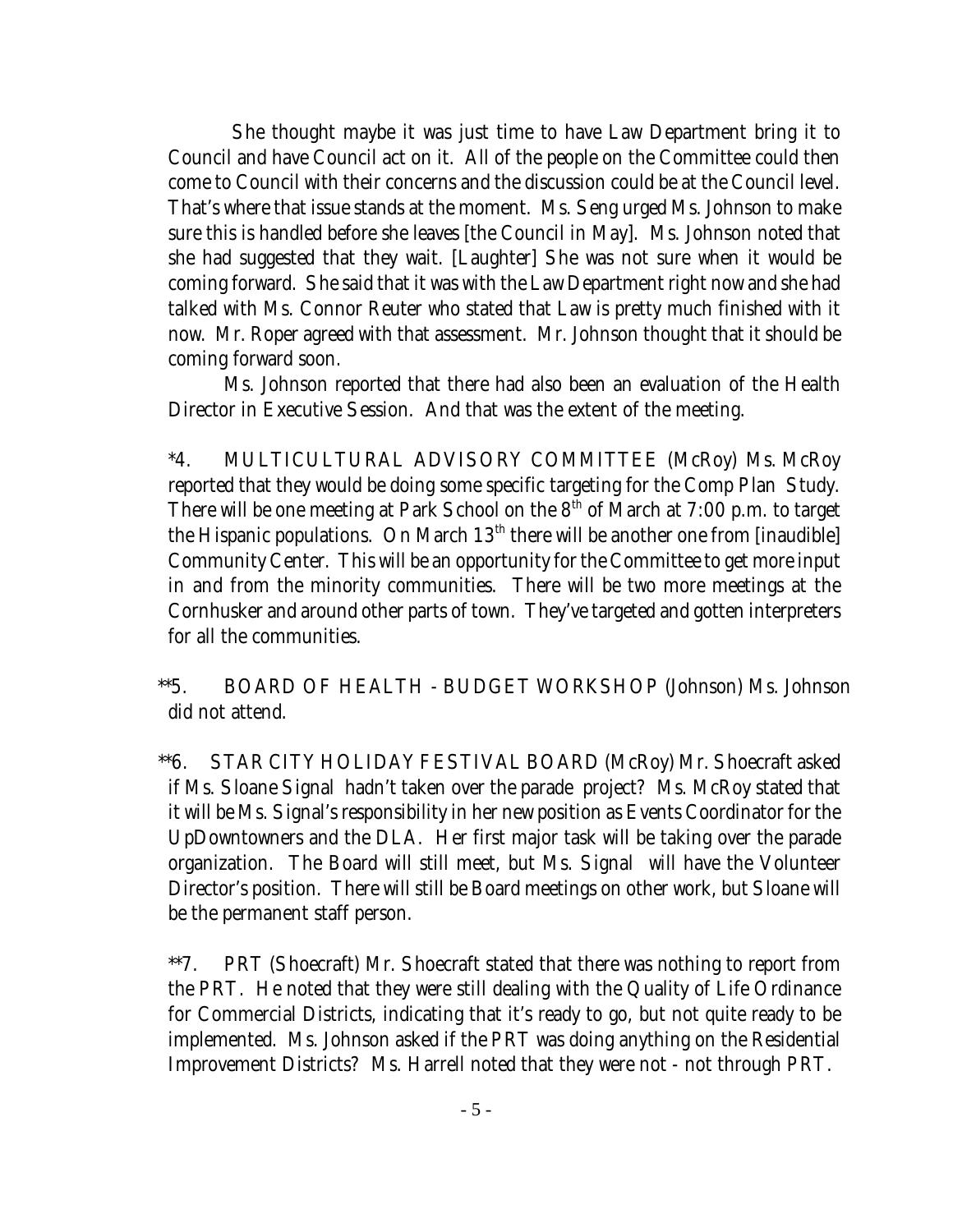8. DOWNTOWN ENTRYWAYS BRIEFING (Fortenberry) Mr. Fortenberry noted that he had not been able to go, but he had talked with Mr. Dallas McGee, and basically, the bottom line is the east side of  $9<sup>th</sup>$  Street along the Journal Star building....he was not sure how far south it would go...but, basically, tree plantings, light design, which is consistent with the Journal Star's other lighting, by this summer.

Mr. Fortenberry continued, noting that then, as the Haymarket Garage project is developed, that template will be used on that block. Hopefully, then the other pieces can begin to fill in as well. The project, he noted, is moving along.

The issue of discussion right now is regarding some contention about how wide that sidewalk ought to be. There is concern, of course, for the accommodation of the football crowd. The recommendation now is 12 feet, but the property owner would prefer 8 feet. Maybe we can make it 10, or some compromise figure; but that is one area still under consideration.

Ms. McRoy mentioned that in the Business Section of the Sunday paper, the Lincoln Board of Realtors has addressed the beautification issues. They did it through advertisements and this week it was the I-80 entryway design issues. Mr. Fortenberry stated that when we talk about the "entryway" we're talking about the whole gambit of things. That portion of the I-80 entryway is the only one being enforced now with a regulatory mechanism, in the form of design guidelines. So, that's the one that is going to the Planning Commission and the one on which various groups are commenting. These others are part of an on-going project that Urban Development Department had and are using T.I.F. monies on, and are working with the property owners as well to just get some beautification effort right there, locally. Mr. Fortenberry stated that is why he doesn't get too entangled in the more controversial elements - with the ones that are just the basic common sense upgrades to the community.

Ms. Seng noted that another issue being addressed by the Board of Realtors is the flood plain. Mr. Shoecraft noted that the Board of Realtors would like more discussion and dialog on several issues, including Entryway Beautification, Impact Fee Study and the Flood Plain issues.

Discussion continued, with Mr. Fortenberry noting that if a city gets a planning vision down on paper, you can start. Instead of having to just write a \$1,000,000 check, you can integrate the development in the normal processes and it will get done, lot by lot, project by project, over time; but still be co-ordinated, and something nice for the community.

The dual left turn on to "P" Street was mentioned in the discussion as well. Mr. Fortenberry noted that he was happy to be looking at pedestrian movement in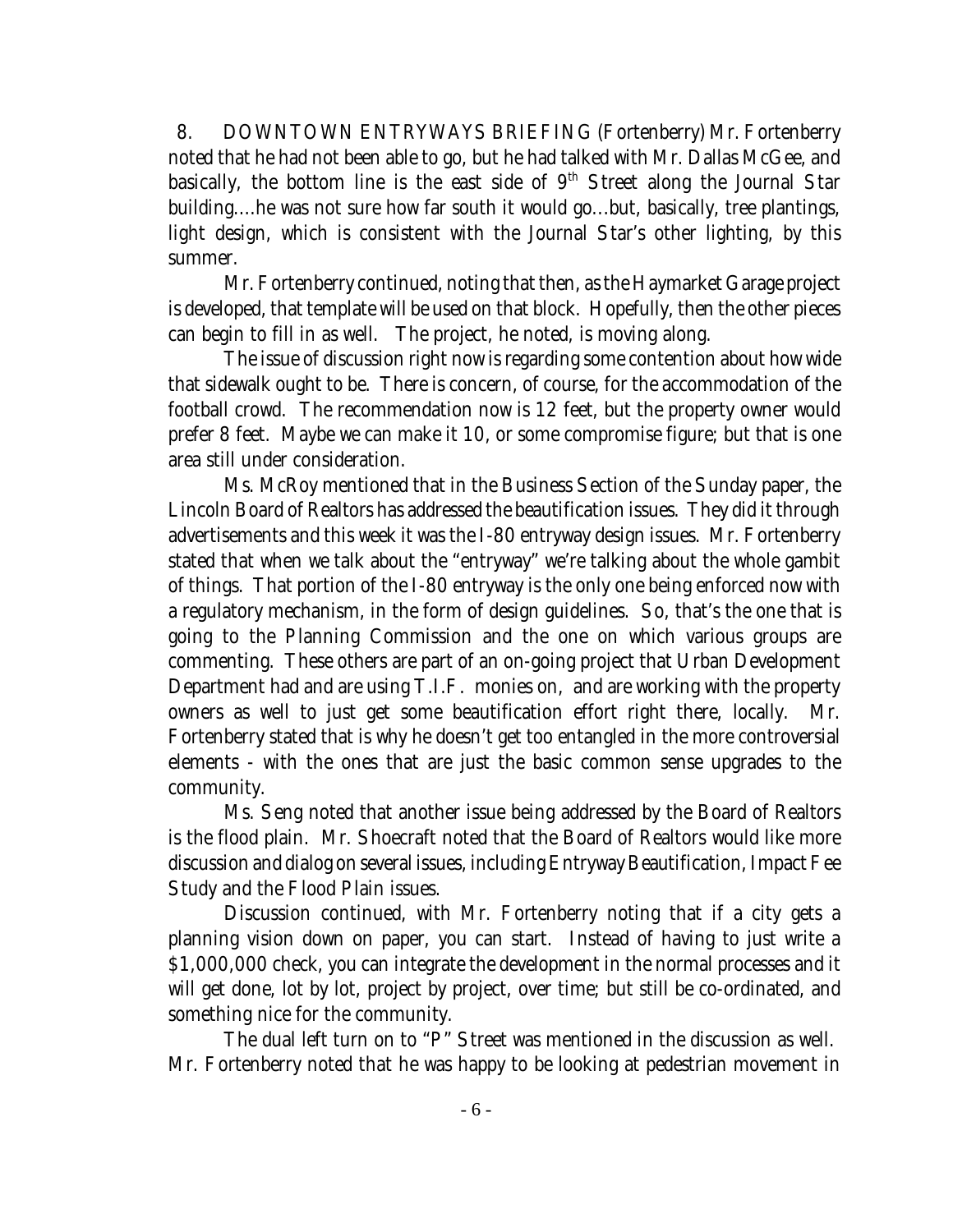that area, too. A close look at  $9<sup>th</sup>$  Street brought broader consideration of the "two downtowns"... the Marketplace and the Haymarket. The artificial separation by  $9<sup>th</sup>$ Street, because of it's size...is that an impediment that we want to deal with as part of the beautification initial planning? The recommendations of a node at that location presented by the study group would lessen the intimidation factor of crossing at that location, but Public Works has a problem with that recommendation because of traffic flow there.

Mr. Fortenberry thought if we could "give" a little in terms of traffic flow, the impact might be so minimal as to be unnoticeable; and we would gain a lot in terms of pedestrian movement, which, with baseball coming and the Embassy Suites across the street, the need for better pedestrian movement across that street is a paramount concern. He noted that beautification is critical to that location as well. He stated that if it doesn't look good, it will be intimidating. Right now, he noted, it's a mess and pedestrian movement will consequently be curtailed.

Mr. Cook felt there would be more traffic taking that turn on West "O" when the baseball stadium is built. That will be the primary access. If traffic comes in off of I-80, they'll see the stadium, but would have to go around to get to it.

Mr. Fortenberry noted that this focus project is forcing a larger planning discussion, which is a benefit to the project. Ms. Harrell commented, that on that general subject, Administration would be having some discussions with the Haymarket and the Downtown Community about traffic patterns and pedestrian traffic patterns in the Haymarket generally. Because as we get closer to opening the baseball stadium and the design of  $9<sup>th</sup>$  Street, and the new garage facilities and the new over-pass walk way opening, we need to think about where chief pedestrian movements are going to be and where the vehicular traffic is likely to be and where the two will conflict, as well as what it will all mean for on-street parking. All of these things need to be discussed.

Discussion on details of the design and the project was continued briefly.

9. INTERNAL LIQUOR COMMITTEE (Johnson/McRoy/Shoecraft) Ms. Johnson reported that they had been looking at several things, but there was a presentation of data which has been compiled over a three year period [on infractions and violations by license holders]. The data hasn't been presented to the Police Department, because the ILC had hoped that using the information through the Responsible Hospitality Council, they could get some of the problem licenses to voluntarily make internal changes needed to meet compliance; but we're still having problems with some who aren't paying attention to it. So the decision was made that they would turn the data over to the police to use for targeting areas for enforcement. The licensees who are not using the information to benefit themselves need to have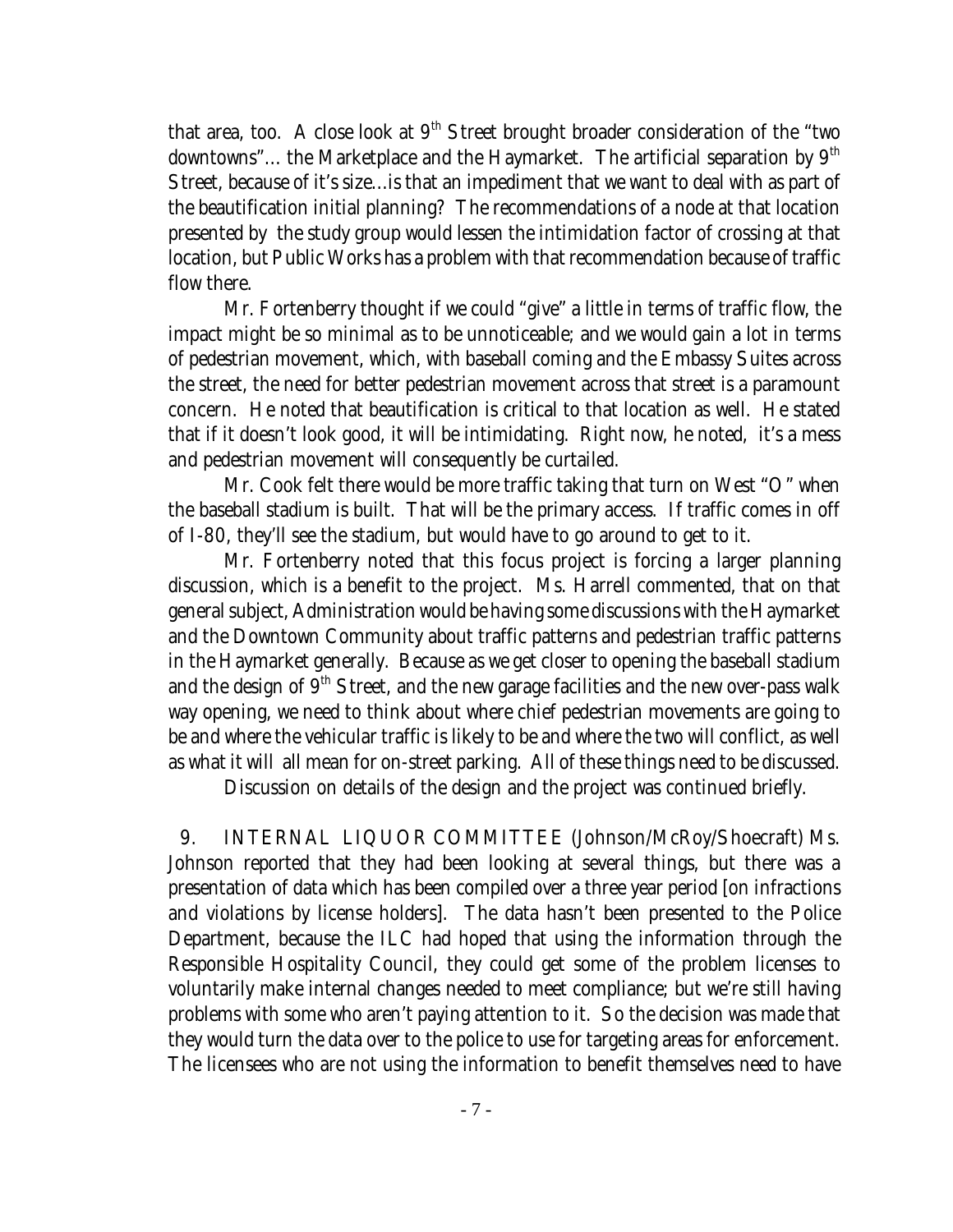enforcement brought to bear. Others who have used the information to help correct problems will not be affected. That report will be presented every week **month** and we will start to identify some of the needed enforcement areas.

Zapatas is giving the City some real problems. They continually create a headache for the police department. ILC is trying to follow up on that with the State Liquor Commission, so we're monitoring that situation closely. Ms. Johnson stated that the Internal Liquor Committee did not want to step in between the Police Department and the State Liquor Commission as it might end up hurting what the police department is trying to do to straighten the situation out. So, we're waiting to see what will happen at the State Liquor Commission.

We talked about zoning issues. They're not anywhere yet where it can be brought to the Council, but we are meeting and want everybody to look at opportunities for us.

Mr. Shoecraft asked about who would be taking over Ms. Johnson's place on the Committee? He asked if Ms. McRoy would be interested. He noted that he would stay on the Committee, but did not want to act as Chair. Ms. Johnson noted that Mr. Pedersen had indicated that the Committee needs to make a decision on that and look at it next month and make a decision. [This issue was discussed briefly with no determination being made] Mr. Roper indicated that the Internal Liquor Committee was a creation of the Council and the rules and guidelines could be shaped as the Council chose.

A brief discussion on all Council Committee assignments ensued. It was determined that the  $2<sup>nd</sup>$  week in April, immediately following the primary election, an in-depth discussion would be held at the Council's "Noon" meeting to explore possibilities in the re-distribution of the Council's Committee Assignments, brought about by the departure of the out-going Council Members.

## 10. JOINT BUDGET COMMITTEE (McRoy/Seng)-NO MARCH MEETING

11. DOWNTOWN LINCOLN B.I.D. ASSOCIATION BOARD OF DIRECTORS(Seng) Ms. Seng reported that Sloane Signal was in attendance and that everyone is pleased that she is here. Ms. Seng reported that Charlie Meyer was there to discuss Sign Districts, stating that this district in the Haymarket is the only official sign district in the City. She noted that they're looking at doing a Haymarket/ Park/Stadium Sign District which would have three sub-districts: One for the Stadium, one for the the pedestrian walk-way and one for the whole area. So, they're working with Planning Department on that issue. This proposal will go to Urban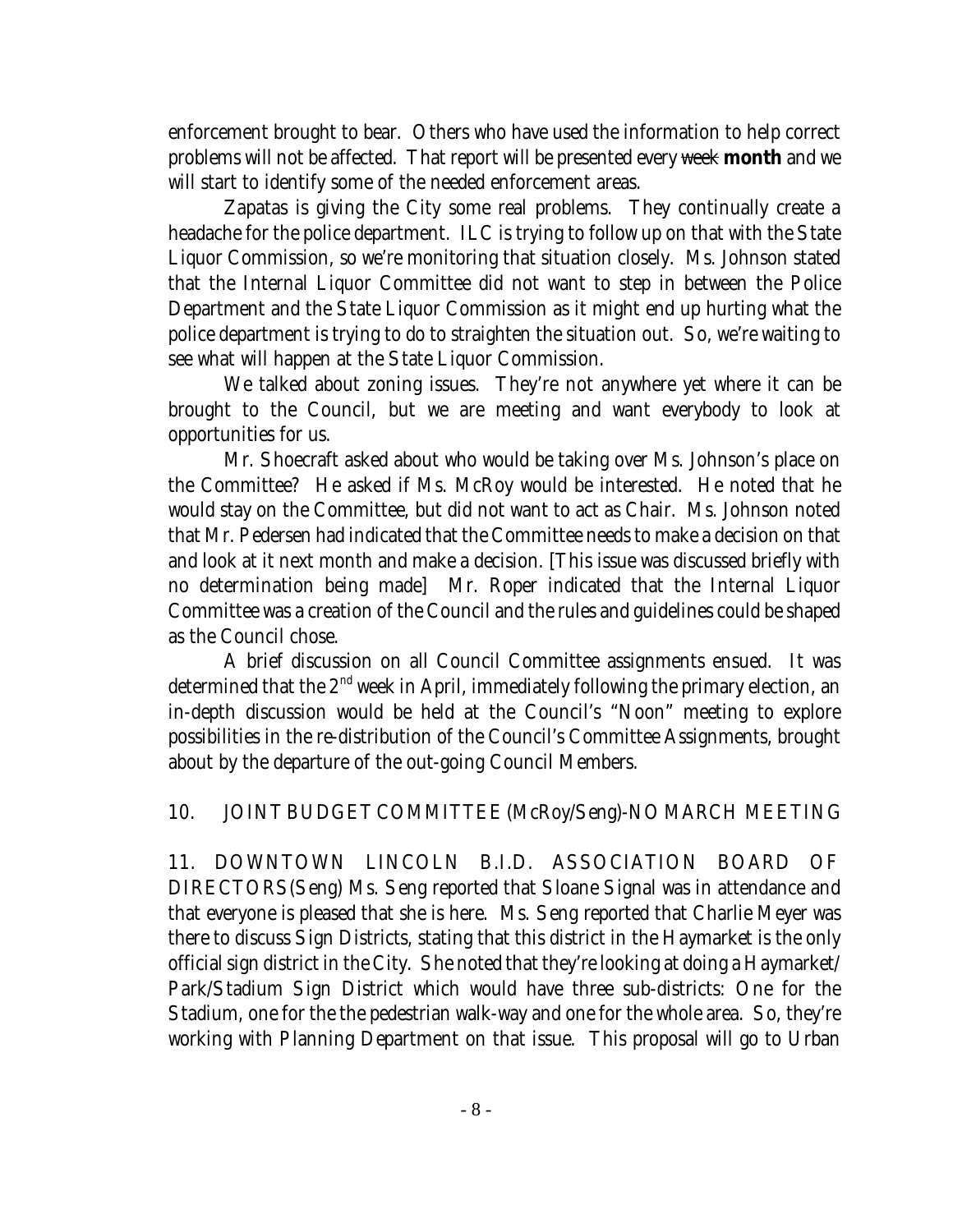Design and the City Council [inaudible]. She noted that they're still planning for the first baseball game to be held on June  $1<sup>st</sup>$ .

She stated that there was also a lot of discussion on Antelope Valley at the meeting. There was a group from the University and the DLA that went to the State Legislature on two bills regarding Antelope Valley funding. One was the governor's bill, and there was another one as well. Ms. Seng explained that they felt very good about the governor's bill.

Ms. Seng reported that the Board also discussed the entertainment center. The developers met recently with some of the small business owners in the downtown area. Another issue on the Antelope Valley is the reorganization of the Committee. A need had been seen for working from 17<sup>th</sup> Street east from Downtown, which will all tie in to Antelope Valley.

The sidewalk sweepers were also discussed at the Board meeting.

12. MAYOR'S DOWNTOWN ACTION TEAM (Seng) - Ms. Seng reported that this group did not meet...the meeting was cancelled.

OTHER MEETINGS REPORTS: None

## **III. APPOINTMENTS/REAPPOINTMENTS** - Noted Without Comment

## **IV. MEETINGS/INVITATIONS** - Noted Without Comment

## **V. COUNCIL MEMBERS**

**JONATHAN COOK** - No Further Comments

**ANNETTE McROY** - No Further Comments

**CINDY JOHNSON** - No Further Comments

**JERRY SHOECRAFT** - No Further Comments

**JEFF FORTENBERRY** - No Further Comments

**COLEEN SENG** - No Further Comments

**JON CAMP** - Absent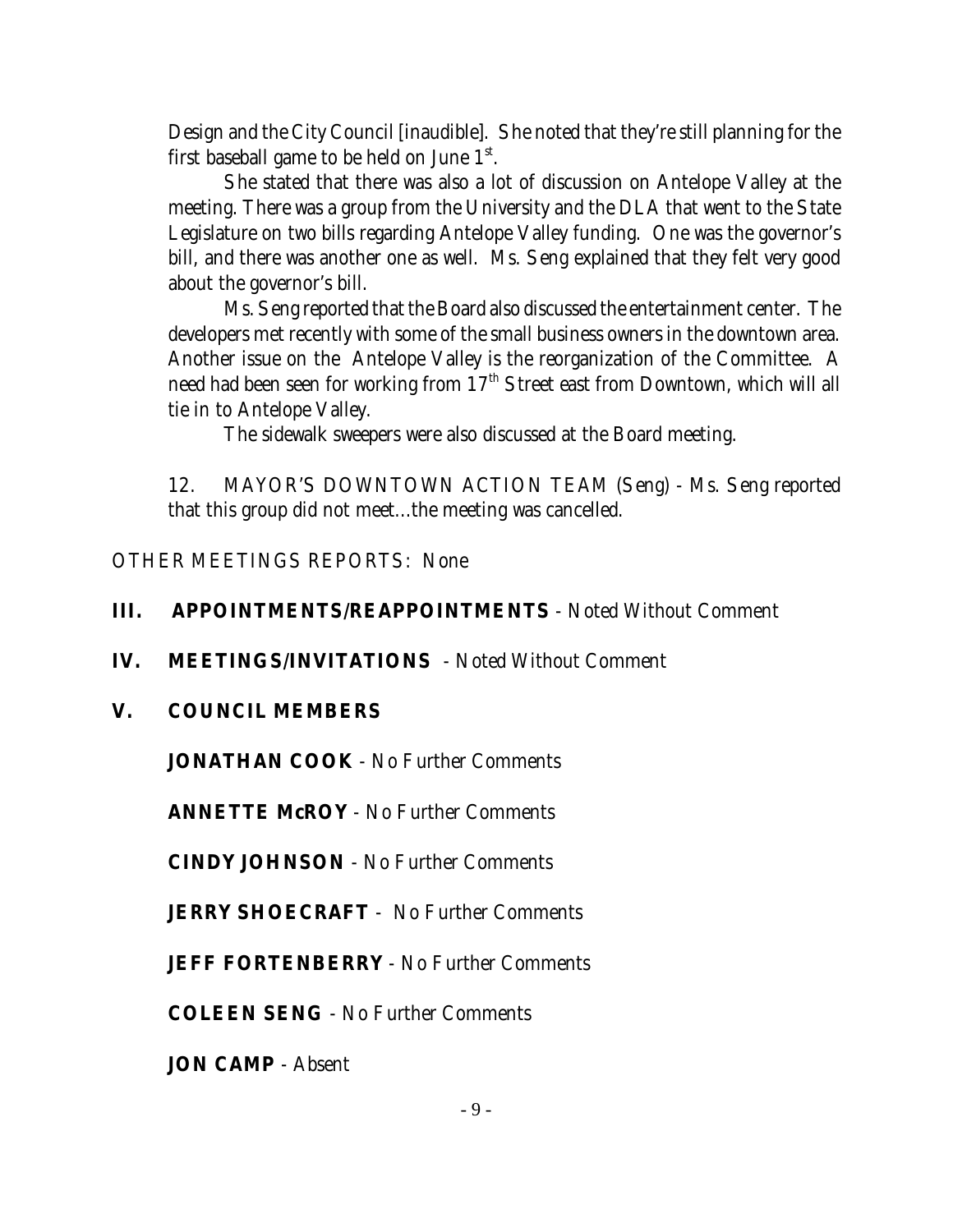ANN HARRELL - No Further Comments

JENNIFER BRINKMAN - Ms. Brinkman gave a Legislative update to Council on Legislative Bills currently before the Unicameral. The bills discussed are listed in the handout material Council received

DANA ROPER - No Further Comments

# **VI. REQUESTS OF COUNCIL FROM MAYOR** - None

# **VII. MISCELLANEOUS** -

1. Discussion on City Council Budget - Mr. Shoecraft merely noted that in order to meet the Mayor's Requested 96% budget figure, the Council, after Staff had honed the line item budget to the bone, would have to take a \$477.00 reduction in each Council Member's Discretionary Fund. This would reduce each Member's Discretionary Fund from \$6,000.00 to \$5,523.00 per year. There was no further discussion on the issue.

**VIII. MEETING ENDED** - Approximately 1:10 p.m.